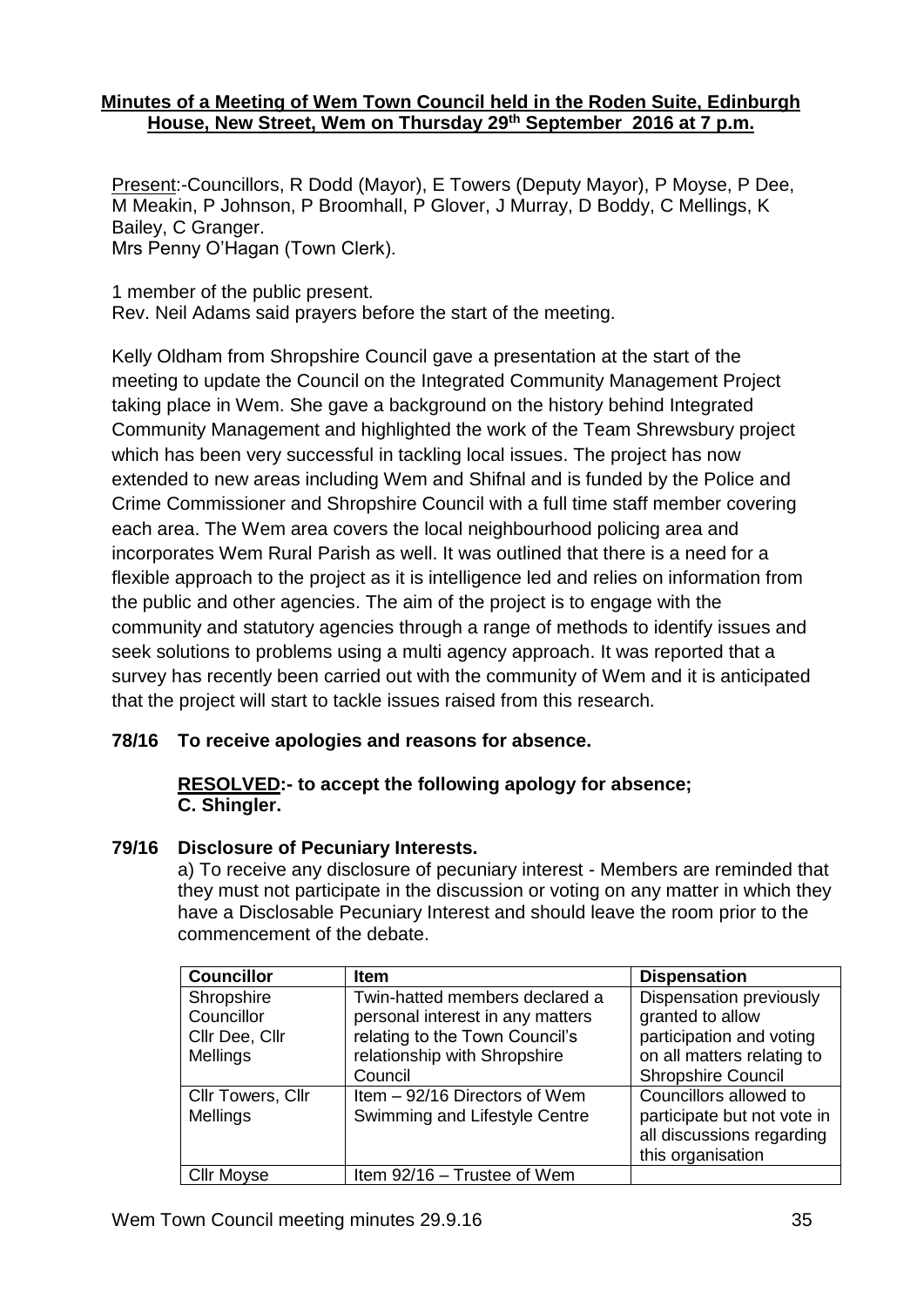|                      | Swimming and Lifestyle Centre     |  |
|----------------------|-----------------------------------|--|
| <b>Cllr Boddy</b>    | Item 86/16 Amenities and Services |  |
|                      | Committee - Cemetery              |  |
|                      | Noticeboard.                      |  |
| Cllr Dee, Cllr Dodd, | Item 88/16 Vice Presidents Wem    |  |
| <b>Cllr Mellings</b> | Jubilee Band.                     |  |
| <b>Cllr Murray</b>   | Item 83/16 Wellgate planning      |  |
|                      | 16/00639/OUT                      |  |
|                      | Item 86/16 Amenities and Services |  |
|                      | committee – floral display.       |  |
| <b>Cllr Meakin</b>   | Item 83/16 16/03783/FUL - 3       |  |
|                      | <b>Station Road.</b>              |  |

b) To consider any applications for Dispensations under s33 of the Localism Act 2011 – none received.

**80/16 Public Participation Time** a period of 15 minutes will be set aside for residents of Wem Town to speak.

Mr Edwards reported the following items

- Mill Street Scaffolding The erection of scaffolding around a property in Mill Street on a Saturday morning caused disruption to pedestrians as they had to walk in the road which was extremely dangerous. Mr Edwards stated that work of this nature should have been carried out on a Sunday to minimise disruption.
- The footpath linking Harris Croft to the railway footbridge is very well used and needs a much better surface especially near the kissing gate.
- Civic Service Mr Edwards stated that it was disappointing that a number of the invited guests to the Civic Service did not respond to their invitations making it difficult to plan seating in the Chapel. He was of the opinion that this lack of response was bad manners and needs addressing.
- 10 Wellgate planning application16/00639/OUT Mr Edwards reported that he had sent maps and pictures relating to the planning application to Shropshire Council which highlighted the poor access to the proposed site and sewage issues.

### **81/16 Council Minutes.**

To approve as a correct record the minutes of an ordinary Meeting of the Town Council held on 25<sup>th</sup> August 2016.

### **RESOLVED:- to approve the minutes of the ordinary meeting of the Town Council held on 25th August 2016 as a correct record and they were duly signed by the Mayor.**

**82/16 Progress report** - To consider the Clerks progress report on matters arising at previous meetings.

Questions were asked about why some of the CCTV cameras were still not working and The Clerk was asked to seek an update from the contractor on outstanding works needed to ensure the cameras are all working.

Cllr Moyse updated on the outcome of the Everybody Active Everyday voting which had been very successful.

## **RESOLVED:-to note the report.**

Wem Town Council meeting minutes 29.9.16 36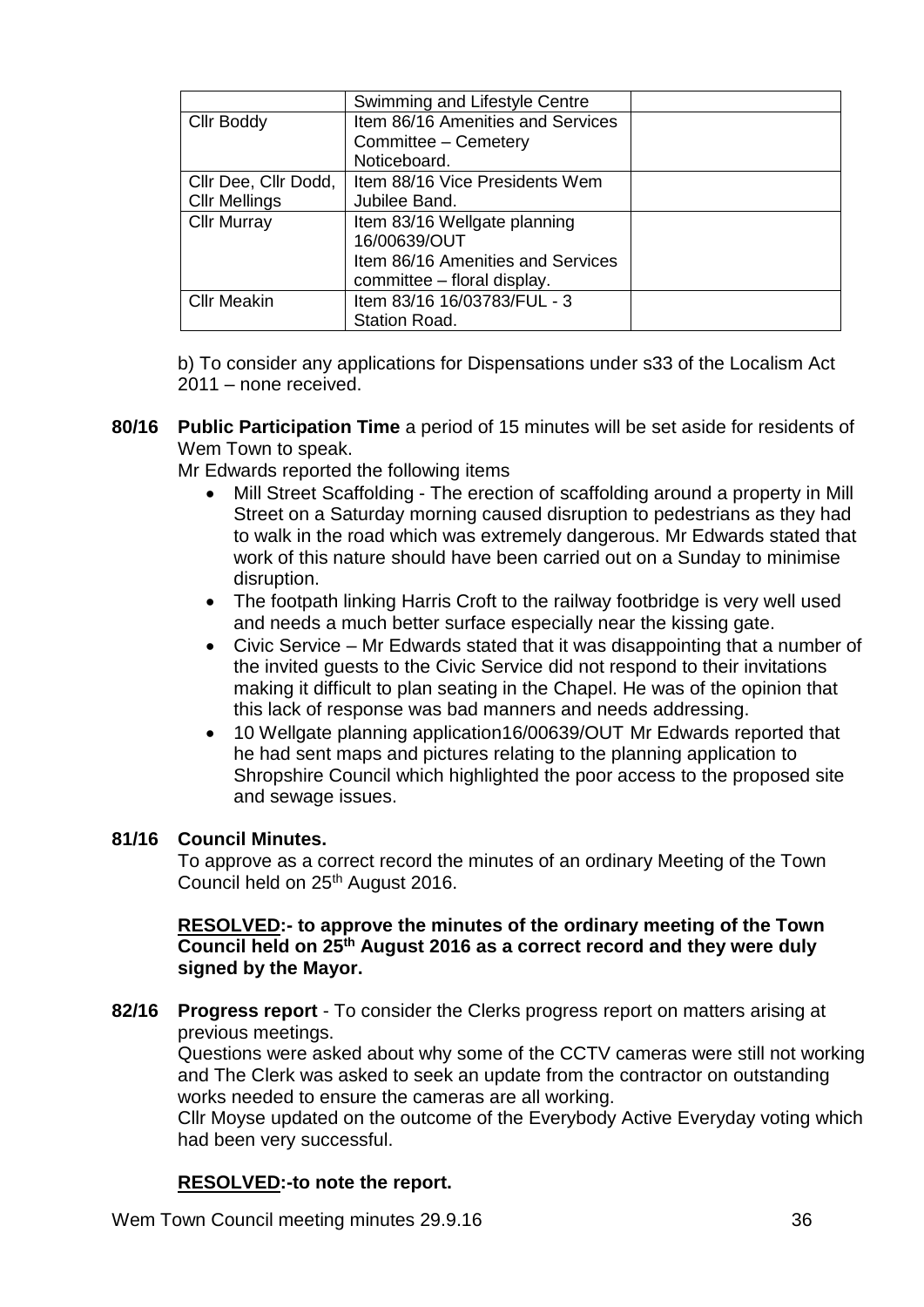## **83/16 Planning Applications.**

### **a)Planning Applications for consideration**

Meeting adjourned for 5 minutes at 19.35 to enable the councillors to view the plans**.**

Reconsultation due to Amendment on application 16/00639/OUT Outline application (all matters reserved) for the erection of 2 no. dwellings | Proposed Residential Development Land Adjacent 10 Wellgate Wem Shropshire.

Cllr Murray left the room and took no part in discussions.

## **RESOLVED:- not to add any further comments.**

Reconsultation due to Amendment on application 16/00994/FUL - Roseville Proposal: Erection of one building to comprise four apartments for supported living for adults with learning difficulties and one staff bedroom.

### **RESOLVED:- not to comment.**

16/03984/TCA Islington House, 79 New Street, Wem, Shrewsbury, Shropshire, SY4 5AF: To crown reduce 1 No. Conifer Tree by 2m, fell 6 No Conifer Trees, Pollard 1 No Willow Tree to 7m and fell 1 No Holly Tree within Wem Conservation Area.

### **RESOLVED:- not to object.**

16/03775/FUL : 86 Trentham Road, Wem, SY4 5HW, Proposal: Erection of a single storey extension and associated works.

### **RESOLVED:- not to object.**

16/03847/FUL: Land Adj. Islington House, 79 New Street, Wem, Shrewsbury, Shropshire, SY4 5AF Proposal: Erection of two detached garages/stores to serve converted outbuilding and new dwelling.

### **RESOLVED:- not to object.**

16/03783/FUL - 3 Station Road, Wem : Application under Section 73a of the Town and Country Planning Act 1990 for formation of vehicle access to rear garden and installation of gates to a height of 1.8m (part retrospective).

Cllr Meakin left the room and took no part in discussions.

### **RESOLVED:- not to object.**

### **b) To note the recent planning decisions**.

### **RESOLVED:-to note**

**84/16 Finance and Accounts for Payment** a) To approve monthly financial statement and  $2<sup>nd</sup>$  quarter budget report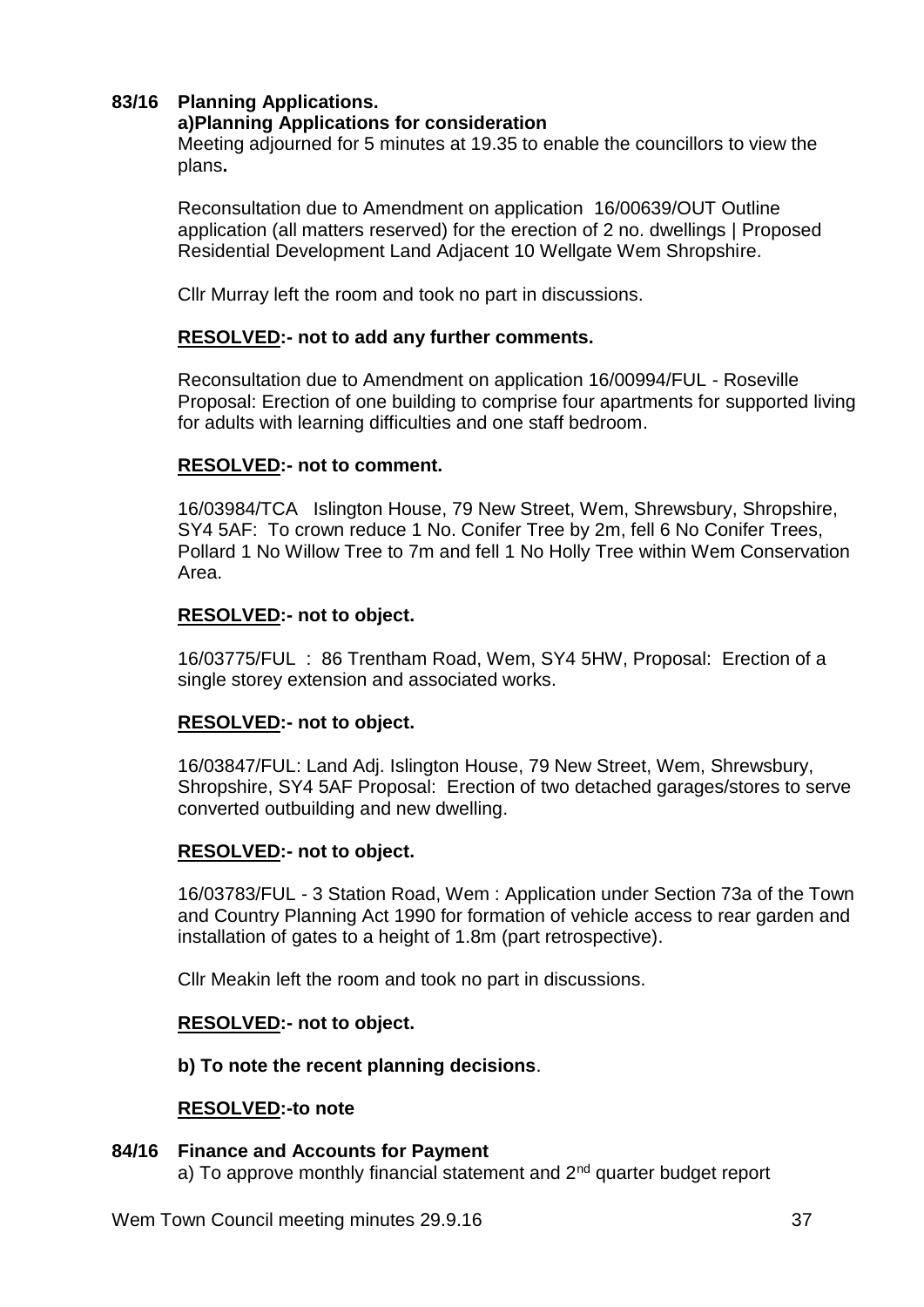# **RESOLVED:- to approve the monthly financial statement and budget report.**

b) To approve accounts for payment and payments made prior to meeting.

# **RESOLVED:-to approve the following payments**

### **Accounts paid prior to the meeting on 29.9.16**

| <b>Supplier</b>       | <b>Service</b>       | <b>Net</b> | Vat   | <b>Gross</b> | Chq<br>number |
|-----------------------|----------------------|------------|-------|--------------|---------------|
| Shropshire<br>Council | Payroll August       | 6639.13    | 12.72 | 6651.85      | DD            |
| <b>Barclays</b>       | Charges              | 8.33       |       | 8.33         | DD            |
| <b>PWLB</b>           | Street lighting loan | 2405.63    |       | 2405.63      | <b>DD</b>     |
| <b>Talk Talk</b>      | <b>Broadband</b>     | 16.00      | 3.20  | 19.20        | DD            |

## **Accounts for authorisation**

| <b>Supplier</b>                        | <b>Service</b>                                        | <b>Net</b> | Vat    | <b>Gross</b> | <b>BACS</b><br><b>No</b> |
|----------------------------------------|-------------------------------------------------------|------------|--------|--------------|--------------------------|
| <b>West Mercia</b><br>Energy           | Toilets electricity<br>July                           | 30.46      | 1.52   | 31.98        | BACS1                    |
| <b>Mazars</b>                          | <b>External Audit</b>                                 | 800.00     | 160.00 | 960.00       | BACS2                    |
| <b>West Mercia</b><br>Energy           | <b>Toilets electricity</b><br>June                    | 30.10      | 1.51   | 31.61        | BACS3                    |
| E.ON                                   | Streetlight<br>emergency call out                     | 264.00     | 52.80  | 316.80       | BACS4                    |
| Severn<br><b>Business</b><br>Solutions | Computer repairs /<br>software renewals               | 149.40     | 29.88  | 179.28       | BACS <sub>5</sub>        |
| <b>PG Skips</b>                        | Cemetery bin<br>emptying                              | 40.55      | 8.11   | 48.66        | BACS <sub>6</sub>        |
| <b>PG Skips</b>                        | Recreation ground<br>bin emptying                     | 64.05      | 12.81  | 76.86        | BACS7                    |
| <b>Ricoh</b>                           | Copier hire and<br>usage                              | 170.81     | 34.16  | 204.97       | BACS8                    |
| Shropshire<br>Council                  | Street light energy<br>1.4.16-30.6.16                 | 2830.25    | 566.05 | 3396.30      | BACS9                    |
| Viking                                 | Stationery /<br>stamps                                | 57.90      | 00.58  | 58.48        | BACS <sub>10</sub>       |
| PG Skips                               | Skip hire                                             | 69.00      | 13.80  | 82.80        | BACS11                   |
| D. Murray                              | <b>Floral Planters</b><br>watering and<br>maintenance | 2080.00    |        | 2080.00      | BACS <sub>12</sub>       |
| <b>West Mercia</b><br>Energy           | <b>Toilets electricity</b><br>August                  | 18.94      | 00.95  | 19.89        | BACS <sub>13</sub>       |
|                                        |                                                       |            |        |              | Chq<br>number            |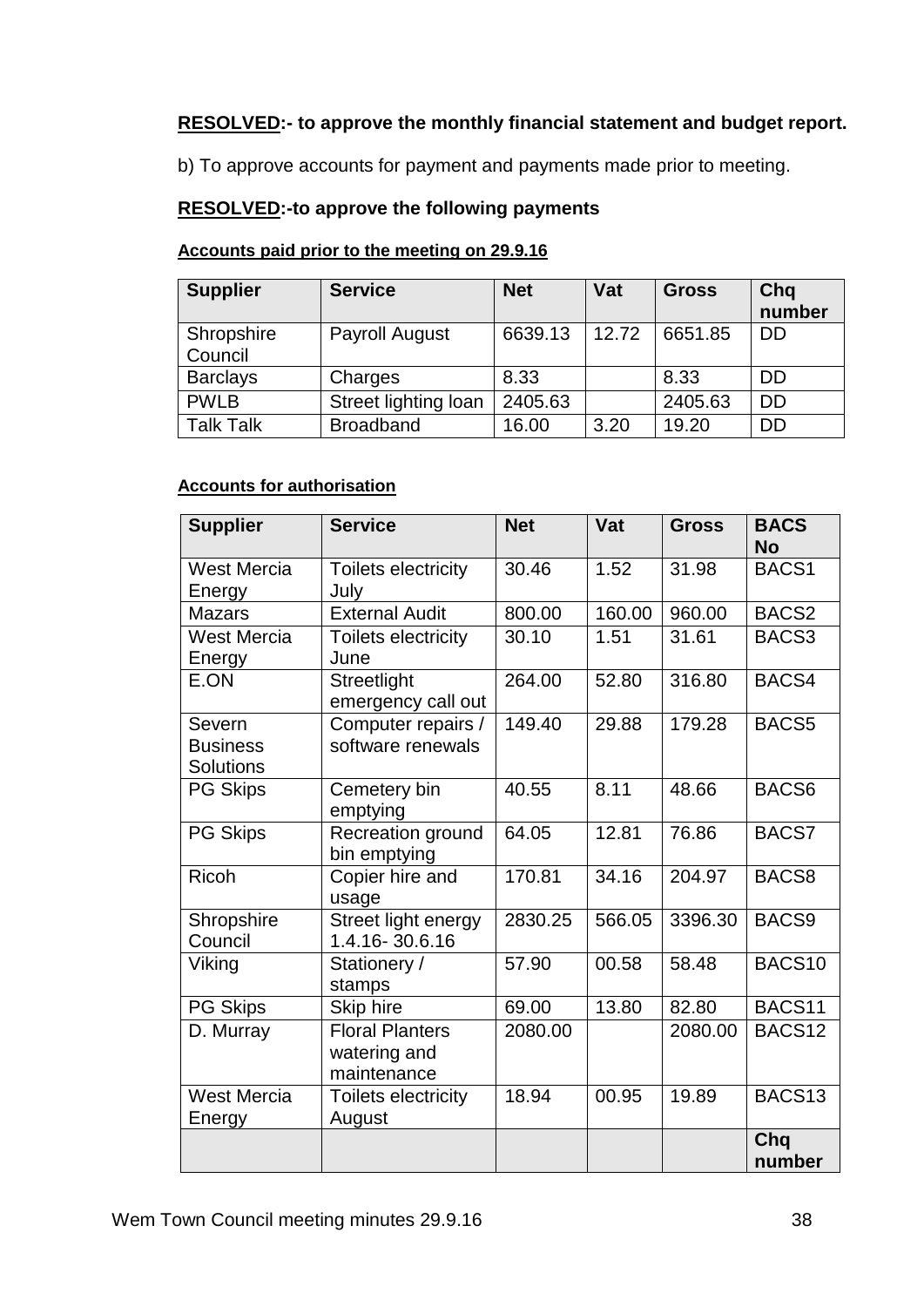| <b>Mark Fitton</b> | <b>Bus shelter</b> | 45.00  |        | 45.00  | 300001 |
|--------------------|--------------------|--------|--------|--------|--------|
|                    | cleaning           |        |        |        |        |
|                    | September          |        |        |        |        |
| Via Della          | Hedge cutting      | 452.00 | 90.40  | 542.40 | 300002 |
| Emilia Itd         | cemetery hedge     |        |        |        |        |
| Healthmatic        | <b>Sept Toilet</b> | 787.50 | 157.50 | 945.00 | 300003 |
| Ltd                | Cleaning           |        |        |        |        |
|                    | Outstanding from   |        |        | 00.60  |        |
|                    | Aug Invoice        |        |        |        |        |
|                    | Total              |        |        | 945.60 |        |
| <b>Unity Bank</b>  | Charges 27.7-3.9   | 18.15  |        | 18.15  | DD     |

### **85/16 Finance and Corporate Governance Committee meeting 13.9.16**.

a) **Minutes -** To approve these minutes and recommendations contained therein.

Cllr Mellings updated the meeting in relation to the recommendations contained in the minutes and reported that clarification had been received on standing order 18av and 18c and it was recommended that threshold should remain at £60000.

**RESOLVED:- to approve the minutes and recommendations contained therein.**

### **86/16 Amenities and Services Committee meeting 27.9.16**.

Cllr Boddy and Cllr Murray left the room and took no part in discussions.

a) **Minutes -** To approve these minutes and recommendations contained therein

Cllr Mellings presented the recommendations contained within the minutes. A discussion took place and The Clerk was asked to write to The Fox, The White Lion and The Castle Public Houses to thank them for their fantastic floral displays over the summer.

Cllr Meakin also raised the issue that friends of Whitchurch Road cemetery were concerned about non compostable material being put in compost bins in the cemetery.

#### **RESOLVED:- to approve the minutes and recommendations contained therein.**

**87/16 SP energy network formal response -** To agree a response to SP Energy Network's consultation on the proposed reinforcement to the North Shropshire Electricity Distribution Network.

### **RESOLVED:- to support the proposed route and use of the wooden poles.**

**88/16 Correspondence** – to consider the following items of correspondence (copies enclosed)

**Wem Rotary Purple 4 Polio Campaign** - To consider request to plant crocus bulbs in areas of open space in Wem.

A discussion took place and it was suggested that crocus bulbs could be planted along the fence line in the cemetery as well as areas of the Recreation Ground and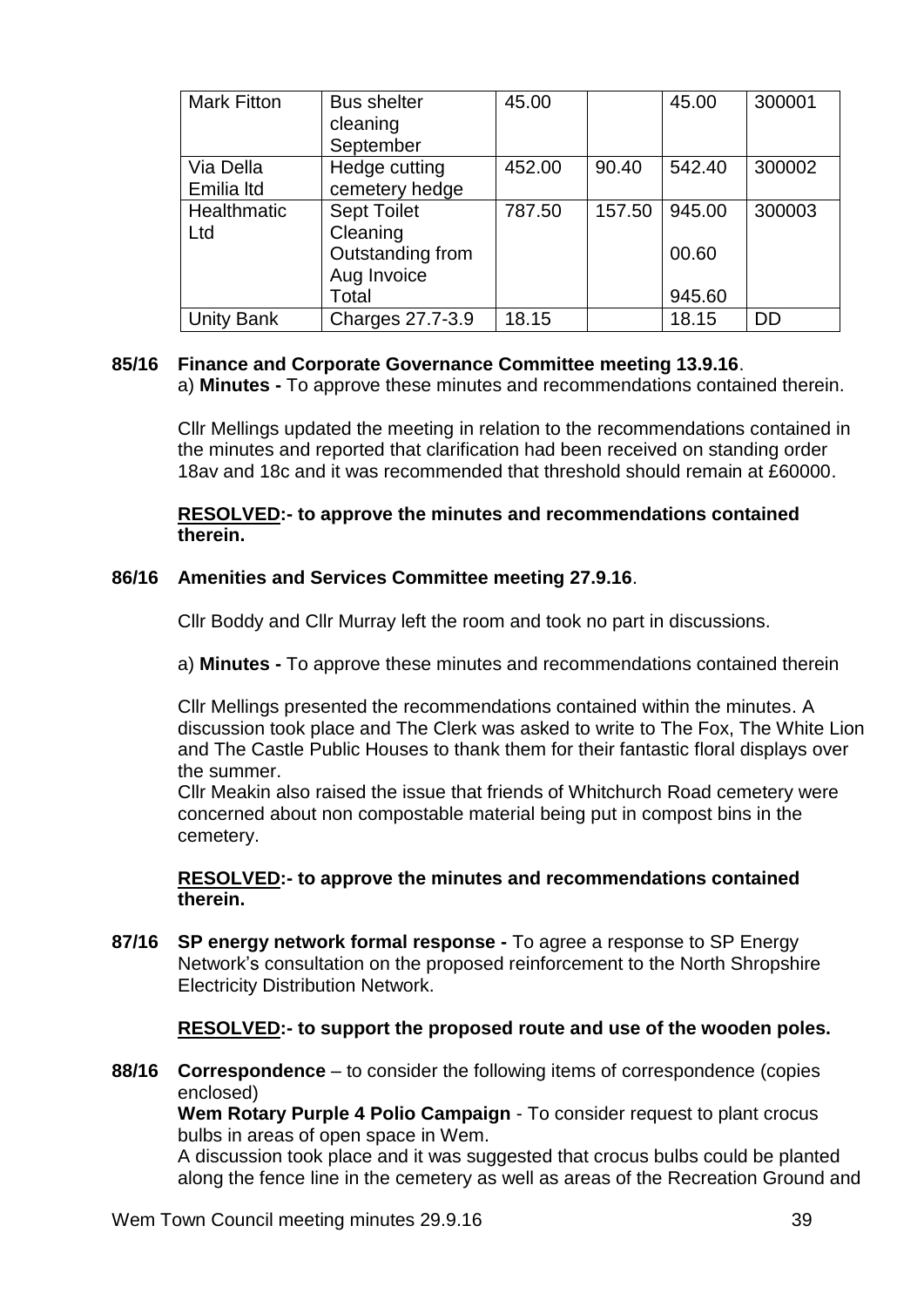The Wheatfields Open Space.

**RESOLVED:- to agree to the planting of crocus bulbs on Town Council owned open space following discussions with Wem Sports and Social Association and the Groundsman as to the most appropriate locations.**

**Wem Jubilee Band -** To consider request for funding.

Cllrs Dee, Dodd and Mellings left the room and took no part in discussion.

### **RESOLVED:- to defer to the January meeting of the Town Council when all applications for funding are to be considered.**

**Church Stretton Town Council** – to consider letter from Church Stretton TC relating to the transfer of assets and services from Shropshire Council to Town and Parish Councils.

### **RESOLVED:-to note the letter.**

**John Hand -** to consider questions raised in emails of 14.9.16 and 20.8.16 relating to a variety of road safety concerns in the town.

The questions raised in emails sent by Mr Hand were considered and a discussion took place on the need for better speed enforcement measures in the Town particularly Mill Street.

- **HGV Survey** Cllr Mellings reported that the results of the HGV survey had been held up which was due to the complex nature of the analysis of the data collected. However it was anticipated that the results would be available in Mid-October.
- **Site Meeting** Cllr Mellings reported that despite several requests for a meeting he had not received a response from council officers and had now contacted the Director of Highways for Shropshire about this matter as the lack of response was unacceptable.
- **Public Meeting** Councillors stated that they were in support of the holding of a public meeting to discuss traffic issues and had already stated this in correspondence sent to Shropshire Council in July. However as the Town Council is not a Highway Authority and has no responsibility for Highways, Councillors felt that the organisation of a meeting to discuss Highways concerns in the town should be the responsibility of Shropshire Council as a Highways Authority to organise.
- **Community Speedwatch -** The Clerk reported that the Safer Roads Partnership had identified that Pyms Road, Soulton Road and Whitchurch Road had all been deemed suitable locations for a community speed watch project and that data was now being collected on the three locations. Unfortunately, due to a lack of safe standing areas for volunteers Mill Street, Ellesmere Road and Lowe Hill Road were unsuitable locations. However, the Safer Roads Partnership was willing to a supply wheelie bin stickers to residents of Mill Street which have worked very effectively in other areas. Councillors discussed the need for a vehicle activated sign along Mill Street to slow traffic down in addition to this Councillors questioned whether Mill Street would be a suitable location for specialist traffic lights similar to the lights recently installed in Much Wenlock.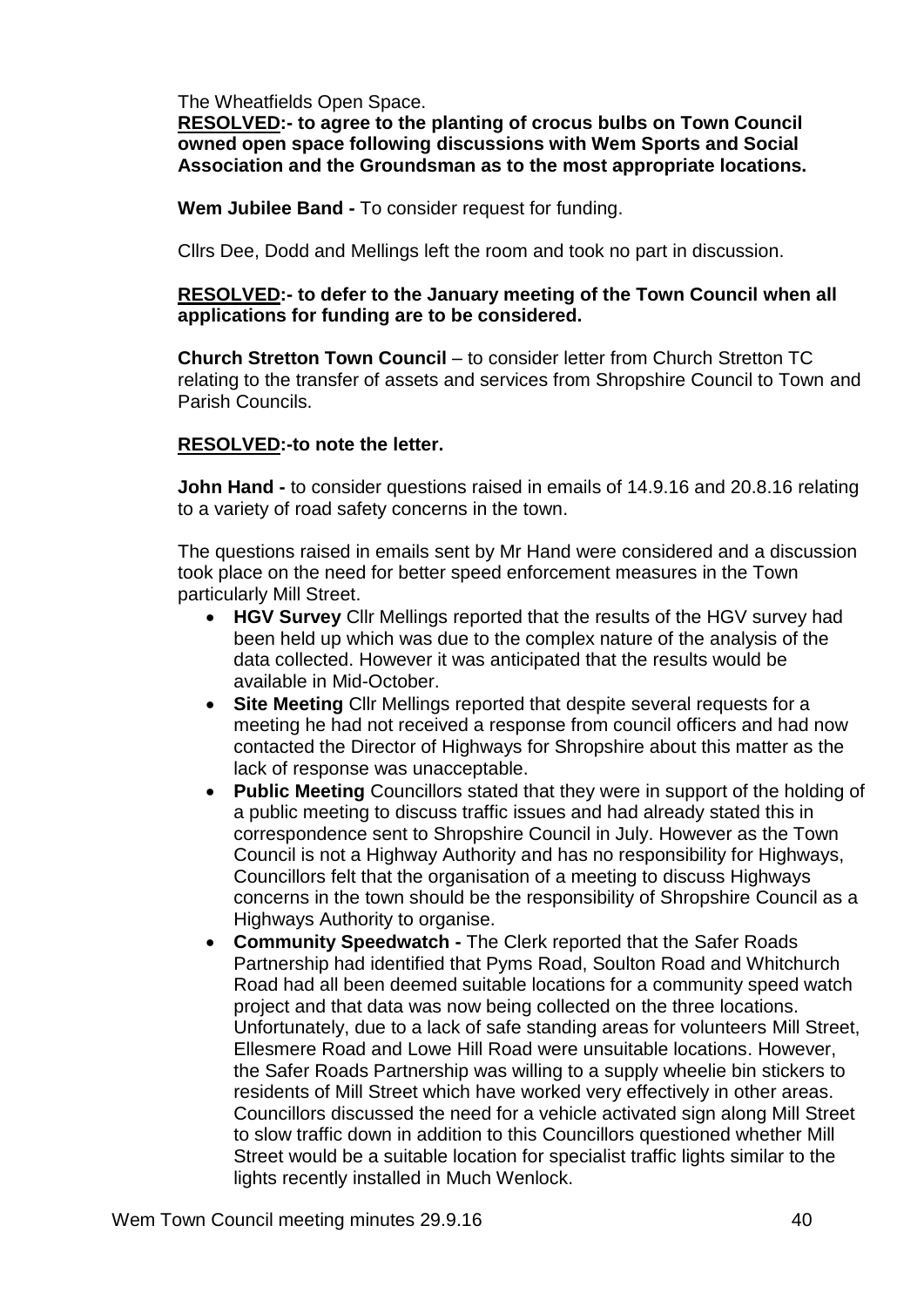**RESOLVED:- to respond to Mr Hand to update him on the situation regarding the issues raised in his emails and to contact Shropshire Council to request that a vehicle activated sign is installed on Mill Street**.

#### **89/16 Reports**

a) To receive reports from the Council's representatives to other bodies. Reports were received from the following Councillors

- Cllr Granger attend NSALC meeting which included a presentation on the transfer of local services, fibre broadband and emergency medicine provision in the county.
- Cllr Broomhall attended a Christmas Lights Committee and reported that plans are underway for this year's event.
- Cllr Dee attended a Town and Parish Council's forum on the transfer of services and highlighted the need for the council to respond to the draft proposals relating to precept capping for Town and Parish Councils.
- Cllr Towers, Boddy and Meakin attended Friends of Whitchurch Road Cemetery meeting and reported that a number of working days are planned to tidy the cemetery in the Autumn.
- Cllr Meakin and Cllr Dee attended the retirement of Andrew Cross the Town Council's solicitor.
- Cllr Mellings reported that the War Memorial Group had put on an exhibition in the Town Hall on the plans for the war memorial which were very impressive.

b) To receive a report from Shropshire Council Councillors Mellings and Dee. Cllr Mellings thanked Councillors for attending the Energy Recovery Facility site visit and hoped that they found the visit informative. He reported that he had set up a meeting with Morris Homes to discuss the surfacing of Isherwoods Way.

**90/16 Information/future agenda items** – for consideration.

**RESOLVED:- to add the following items to future agenda's for further discussions Floral Display Competition Town Council Grant Application Review Integrated Community Management Project**

**91/16 Dates of future meetings** – To note date of October meeting and set date for December meeting.

### **RESOLVED:- to note the date of the October meeting as 27.10.16. FURTHER RESOLVED:- to set the date of the December meeting as Thursday 15th December 2016.**

#### **92/16 Exclusion of press and public**  To resolve: That in accordance with s1(2) Public Bodies (Admission of Meetings) Act 1960, members of the public and press be excluded from the remainder of the meeting on the grounds that the following items to be considered involves the likely